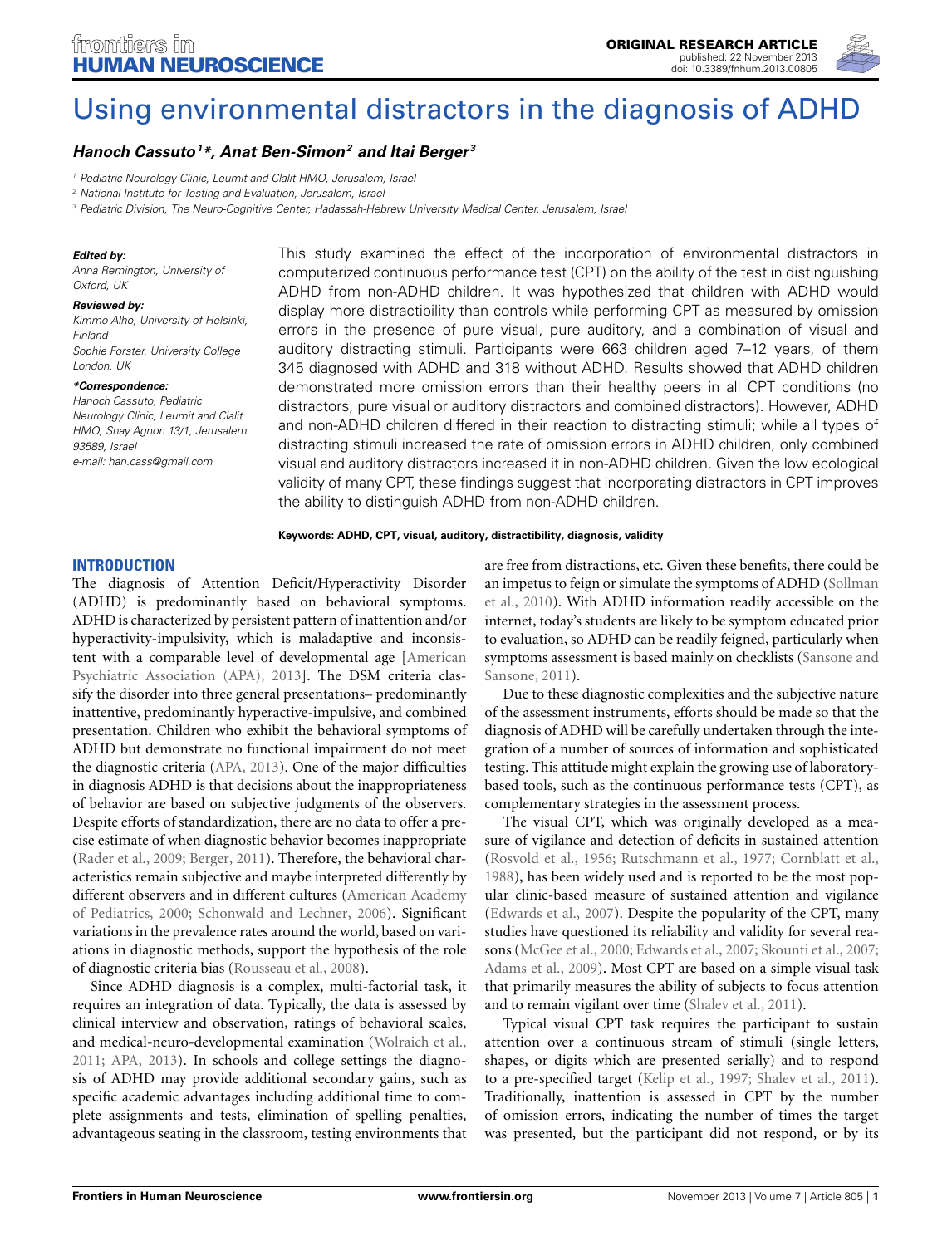"inverse" measure calculating relative accuracy (the number of correct hits out of the total targets presented). Additional tested measure is the frequency of commission errors, indicating the number of times the participant responded to a non-target stimulus, which is an indicator of impulsivity. Most CPT paradigms assume that ADHD patients become more inattentive as the task progresses, therefore, increasing number of omission and commission errors over time indicate a difficulty to sustain attention over time, namely, to continue process the information effectively [\(Greenberg and Waldman, 1993](#page-7-10)). Contextual factors, such as distracting stimuli in the environment, can contribute to increased inattention [\(Adams et al., 2011\)](#page-6-2). Therefore, sustained attention can be broadly characterized as the ability to concentrate on a specific stimulus over a period of time while excluding distracting stimuli [\(Shalev et al.](#page-8-5), [2011\)](#page-8-5). When attending to a target stimulus in the environment, individuals must select the relevant information on which to focus (i.e., attend to the target) while simulta[neously ignoring irrelevant information \(](#page-7-11)Godijn and Theeuwes, [2003](#page-7-11)). Distracting stimuli might, therefore, have an effect on sustained attention by increasing the rate of omission errors in CPT. Therefore, we would expect an ADHD group of children to perform significantly different than non-ADHD peers in a CPT when measuring omission errors.

A major criticisms frequently voiced against the CPT refers to its low ecological validity, that is, the CPT ability to simulate the difficulties of ADHD patients in everyday life [\(Barkley, 1991;](#page-7-12) [Rapport et al.](#page-7-13), [2000](#page-7-13); [Pelham et al.](#page-7-14), [2011](#page-7-14)). Being administrated in laboratory conditions [\(Gutiérrez-Maldonado et al.](#page-7-15), [2009](#page-7-15)), most CPT are usually free of distracting stimuli (apart from the non-target stimuli), which are thought to impair the cognitive performance of ADHD children [\(APA](#page-6-3), [1994,](#page-6-3) [2000\)](#page-6-4). This limitation may explain the loose association between CPT performance and behavioral measures of inattention and hyperactivity, such as those reported by parents and teachers in symptoms rating scales [\(DuPaul et al., 1992](#page-7-16); [McGee et al., 2000](#page-7-8); [Weis and Totten, 2004\)](#page-8-6).

Some efforts have been made to assess distractibility in CPT. Presenting non-target stimuli is one option which is considered very subtle and based mainly on visual performance. In some cases, the CPT confidence index (reflecting the degree to which participants' responses match those of people diagnosed with ADHD) served as a measure of distractibility [\(Martin et al., 2009](#page-7-17)). Distractibility was based on the consistency of the response pattern and the degree to which this pattern was typical to ADHD population. However, this measure does not exclusively indicate distractibility but rather could characterize other attentional problems.

Several CPT include specific distractibility tasks. One of the widely used is the FDA approved Gordon Diagnostic System [\(Gordon and Mettelman](#page-7-18), [1987\)](#page-7-18). In the GDS CPT Vigilance task, a series of numbers are shown serially on a front display. The participant is asked to respond as quickly as possible when the number "1" is followed by the number "9." There are a total of 30 target sequences out of a total of 360 trials. Trials are divided into three blocks consisting of 120 stimuli and 10 target sequences each. The GDS CPT records the number of correct presses, omission and commission errors for both the total test as well as each of the three blocks of trials. In this task, distractors appear as numbers

which are presented at a rate of one per second and are exposed for 200 ms each. The test takes approximately 6 min to complete [\(Kurtz et al., 2001](#page-7-19)). Although the GDS consistently discriminated ADHD children from control groups, there are mixed evidences regarding its ability to discriminate children with ADHD from various disordered controls and its associations with other measures of ADHD. The effect of distractors on its abilities is not clear [\(Christensen and Joschko](#page-7-20), [2001\)](#page-7-20).

Recently, [Uno et al.](#page-8-7) [\(2006\)](#page-8-7) developed a noise-generated CPT, which included neutral, geometric target/non-target stimuli and auditory/visual distractors (tone or irrelevant letter). This study found that while auditory noise strongly reduced impulsive and inattentive behaviors in ADHD relatively to non-ADHD children, visual distractors decreased the number of omission errors in ADHD children but increased it in non-ADHD children. However, the ecological validity of these trials is questionable due to the use of neutral stimuli. It has been suggested that ADHD children are more distracted when confronting with appealing, reinforcing or emotionally-loaded stimuli than with neutral ones [\(Blakeman](#page-7-21), [2000](#page-7-21); [López-Martín et al., 2013](#page-7-22)).

Following the recommendation of [Barkley](#page-7-12) [\(1991](#page-7-12)) and others [\(Rapport et al., 2000;](#page-7-13) [Pelham et al.](#page-7-14), [2011](#page-7-14)) to improve the ecological validity of the CPT by evaluating the child's behaviors in more natural settings, virtual reality technologies incorporated typical stimuli of the learning environment (e.g., pencils dropping, chairs moving, airplane flying) into the CPT [\(Rizzo et al.](#page-7-23), [2006](#page-7-23); [Parsons et al.](#page-7-24), [2007](#page-7-24); [Adams et al., 2009\)](#page-6-1). These methods consistently identified distractibility in ADHD children, probably due to better simulation of everyday life. However, these CPT tasks require sophisticated technologies that rarely exist in clinical and diagnostic settings.

Up to date, distractibility symptoms are clinically and empirically assessed by a large variety of cognitive tasks, such as Digit Span Distractibility Test [\(Oltmanns and Neale, 1975](#page-7-25)), Flanker task [\(Botvinick et al., 1999](#page-7-26)), Filter Task [\(Ophir et al., 2009](#page-7-27)), or Delayed Oculomotor Response task [\(Adams et al., 2011](#page-6-2)). The majority of these tasks involve a competition of responses, so that the child has to inhibit his response to the irrelevant stimuli. These tasks were criticized for their low ecological validity [\(Blakeman](#page-7-21), [2000](#page-7-21); [Van Mourik et al.](#page-8-8), [2007](#page-8-8)) because in everyday life, the child has to ignore a stimuli that is external to the task and not conflicting with task demands (e.g., a child is doing schoolwork while someone talks in the next room). Importantly, it is possible that when the distractors compete with the central task, reduced performance in ADHD could be a result of a greater difficulty in inhibiting conflicting stimuli that are incorporated in a task, rather than higher sensitivity to irrelevant stimuli. Separate reviews found that auditory-sustained attention on a CPT [\(Gentilini et al.](#page-7-28), [1989](#page-7-28); [Parasuraman et al.](#page-7-29), [1991\)](#page-7-29) and verbalsustained attention with the Paced Auditory Serial Attention Task [\(Gronwall, 1989\)](#page-7-30) were impaired after mild traumatic brain injury (mTBI).

Taken together, the described findings may suggest that including meaningful and relevant distracting stimuli in CPT may improve its ecological validity.

The objective of this study was to examine the added value of incorporating everyday life visual and auditory distractors into a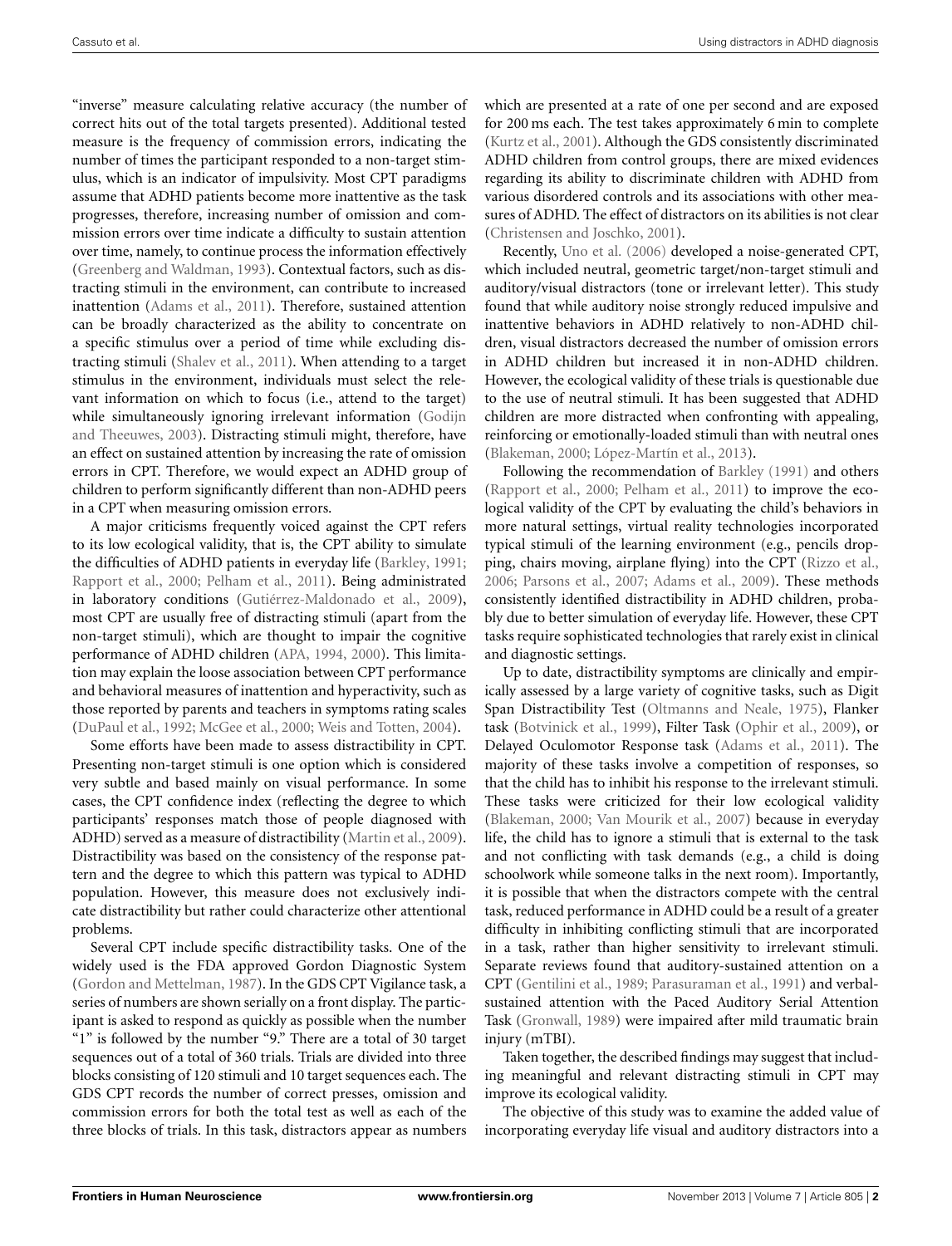visual CPT and the effect of the distractors on the ability of the CPT to discriminate ADHD from non-ADHD children. Using the rate of omission errors as an index of sustained attention, this study examined whether ADHD children are more distracted than non-ADHD children. We also examined if and which type of distractors improves the ability of the test to distinguish ADHD from non-ADHD children. In order to examine these questions, this study used a visual CPT which includes environmental distracting stimuli (MOXO-CPT; [Berger and Goldzweig](#page-7-31), [2010](#page-7-31)). We hypothesized that several factors may make the MOXO-CPT preferable in terms of ecological validity. First, it includes environmental auditory and visual stimuli that are typical of childrens' everyday life. In contrast to the majority of cognitive tasks, distracting stimuli in the MOXO-CPT are external to the task (i.e., not conflicting with task demands). This method allows measuring the sensitivity of ADHD children to irrelevant stimuli in the classroom (e.g., someone talking in the next room) rather than background stimuli (e.g., music) or distractors that are part of the cognitive task [\(Van Mourik et al., 2007](#page-8-8)). Finally, this CPT is a standard computerized task which is highly available in clinical practices.

#### **METHODS PARTICIPANTS**

Participants were 663 children aged 7–12 years, 405 of which were boys and 258 were girls. The clinical group was composed of 345 children previously diagnosed with ADHD (Mean age, 9.39,  $SD = 1.57$ ) and the control group was composed of 318 children without ADHD (Mean age  $= 9.48$ ,  $SD = 1.58$ ).

Participants in the ADHD group were recruited from children who were referred to out-patient pediatric clinics of a Neuro-Cognitive Center, based in a tertiary care university hospital. The referrals to the center were made by pediatricians, general practitioners, teachers, psychologists, or parents. The following were the inclusion criteria for participants in the ADHD group:

Each child met the criteria for ADHD according to DSM-IV-TR criteria [\(APA, 2000](#page-6-4)), as assessed by a certified pediatric neurologist. The diagnostic procedure included an interview with the child and parents, medical/neurological examination and filing of ADHD diagnostic questionnaires [\(DuPaul et al.,](#page-7-32) [1998](#page-7-32)).

Participants in the control group were randomly recruited from regular primary school classes. The inclusion criteria for participants in the control group were: (1) score below the clinical cutoff point for ADHD symptoms on ADHD/DSM-IV Scales [\(DuPaul et al., 1998](#page-7-32); [APA, 2000](#page-6-4)) and (2) absence of academic or behavioral problems based on parents and teachers reports.

The exclusion criteria for all participants were: intellectual disability, other chronic condition, chronic use of medications, and primary psychiatric diagnosis (e.g., depression, anxiety, and psychosis). All participants (both groups) studied in regular classes in regular schools.

All participants agreed to participate in the study and their parents provided a written informed consent to the study, approved by the Helsinki committee (IRB) of Hadassah-Hebrew University Medical Center Jerusalem, Israel.

## **TOOLS**

#### *The MOXO continuos performance test*

The current st[udy employed the MOXO-CPT version \(](#page-7-31)Berger and Goldzweig, [2010](#page-7-31)). The MOXO-CPT (Neuro Tech Solutions Ltd.) is a standardized computerized test designed to diagnose ADHD related symptoms. As in other CPT, the MOXO-CPT task requires a participant to sustain attention over a continuous stream of stimuli and to respond to a pre-specified target, but it also includes visual and auditory stimuli serving as measurable distractors. The test consists of eight stages (levels). Each level consists of 53 trials and lasts 114.15 s. The total duration of the test is 15.2 min. In each trial a stimulus (target or non-target) is presented in the middle of the computer screen for a duration of 0.5, 1, or 3s and is followed by a "void" of the same duration (see **[Figure 1](#page-2-0)**). Fifty-three stimuli are presented in each level, of which 33 are target

<span id="page-2-0"></span>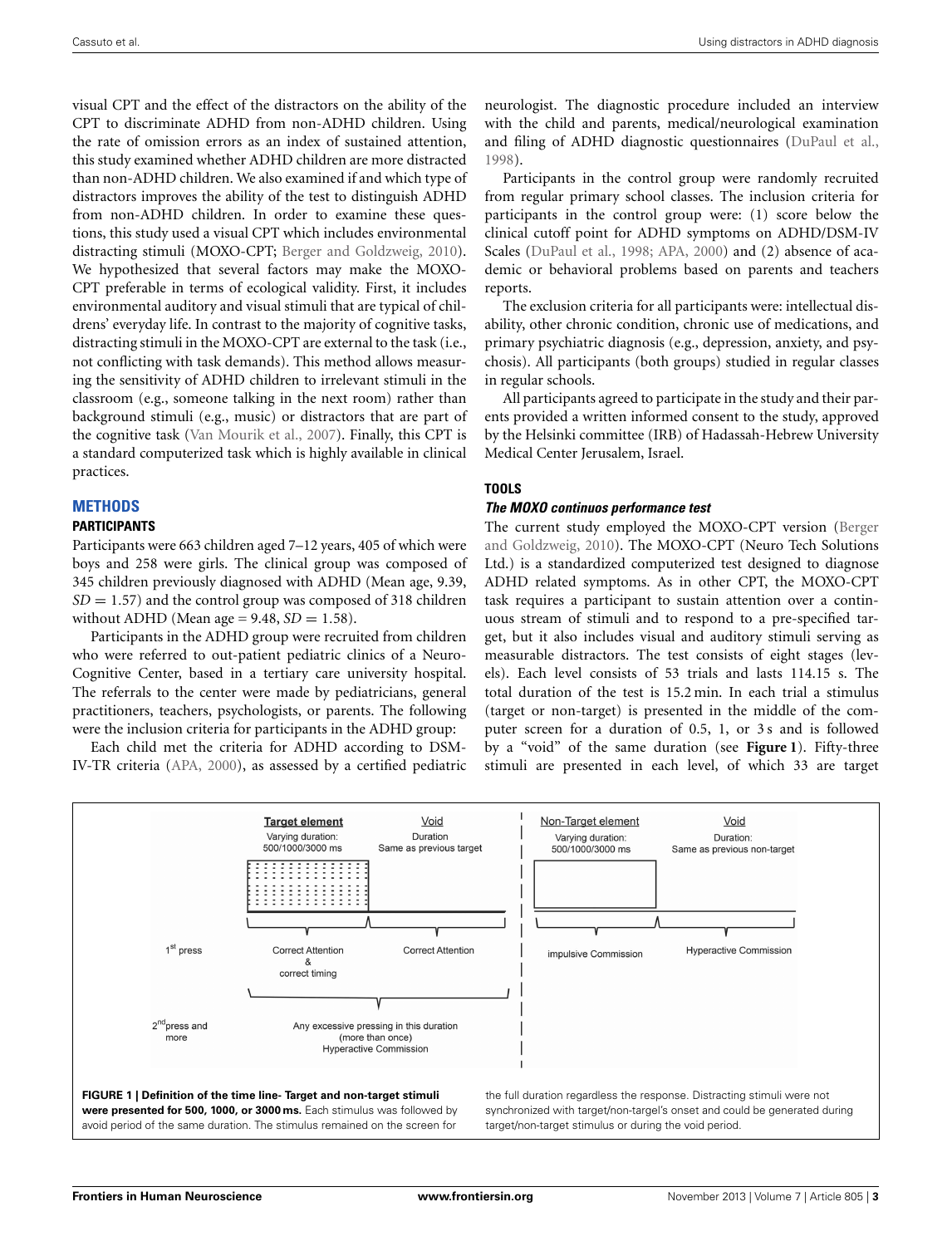stimuli and 20 are non-target. Each stimulus remains on the screen for the full duration of the designated presentation time, regardless whether a response was given or not. This practice allows the measuring of the timing of the response as well as its accuracy.

The screen size is 125 high and 166 wide. The child is located 60 cm from the screen and is instructed to respond to target stimulus as quickly as possible by pressing the space bar once, and only once. The child is also instructed not to respond to any other stimuli but the target, and not to press any other key but the space bar.

*Test Stimuli.* Target and non-target stimuli—Both target and non-target stimuli are cartoon pictures free of letters or numbers (see **[Figure 2](#page-3-0)**). The absence of letters and numbers in the stimuli is important given the fact that ADHD children tend to have learning difficulties (e.g., dyslexia, dyscalculia) that may be confound with CPT performance [\(Seidman et al., 2001\)](#page-8-9). Target stimulus is always a cartoon image of a child's face. Non-target stimuli include five different images of animals (**[Figure 1](#page-2-0)**). Both target and non-target stimuli are 41∗41 mm large and are always presented in the center of the screen.

Distracting stimuli—To simulate everyday environment, the MOXO-CPT included visual and auditory distracting stimuli which are not part of the non-target stimuli. The distracting stimuli are of various degrees of similarity to the target stimulus. Distractors were short animated video clips containing visual and auditory features which can appear separately or together. Overall, six different distractors were included, each of them could appear as pure visual (e.g., three birds moving their wings), pure auditory (e.g., birds singing), or as a combination of them (birds moving their wings and singing simultaneously). Each distractor was presented for a different duration ranging from 3.5 to 14.8 s, with a fixed interval of 0.5 s between two distractors. Visual distractors (**[Figure 3](#page-3-1)**) included six different stimuli: a gong (presented for 6.8 s), a bowling ball (3.5 s), birds (9.25 s),

<span id="page-3-0"></span>

warrior (Jedi) with a saber (14.8 s), a saber (6.8 s), and a flying airplane (8.6 s).

Visual distractors appeared at one of four spatial locations on the sides of the screen: down, up, left, or right. Visual distractors that appeared on the left/right axis were 200–400 pixels high and 100–200 wide. Visual distractors that appeared on the up/down axis were 100–200 pixels high and 100–600 wide. The distance between visual distractors and target/non-target stimuli is always 21 mm.

Auditory distractors included the six corresponding sounds of each visual distractor (e.g., a gong sound, sound of a bowling ball, birds singing etc.). The sound is delivered through loudspeakers located on both sides of the screen (about 60 cm distance from the child's ears). The sound intensity was about 70% of the maximal intensity of the loudspeakers. Distractors' onset was not synchronized with target/non-target's onset and could be generated during target/non-target stimulus or during the void period. All distracted were elements which characterize a typical child environment. This feature is unique to the MOXO-CPT in comparison to other CPT.

*Test levels.* The test comprised of eight levels, with 53 trials in each level. The stimuli and their presentation time are identical across all levels; however, the levels differ in the visual and auditory distractors present in the trials. Different levels of the MOXO-CPT were characterized by a different set of distractors: levels 1 and 8 did not include any distractors but only target and non-target stimuli, levels 2 and 3 contained pure visual stimuli, levels 4 and 5 contained pure auditory stimuli, and levels 6 and 7 contained a combination of visual and auditory stimuli. The sequence of distractors and their exact position on the display were constant for each level. The load of the distracting stimuli increased in the odd number levels: during the 2nd, 4th, and 6th levels only one distractor was presented at a time. During the 3rd, 5th, and 7th levels two distractors were presented simultaneously.

<span id="page-3-1"></span>

*Performance indices.* The MOXO-CPT includes four performance indices, the current study focuses on the rate of omission errors as an index of sustained attention: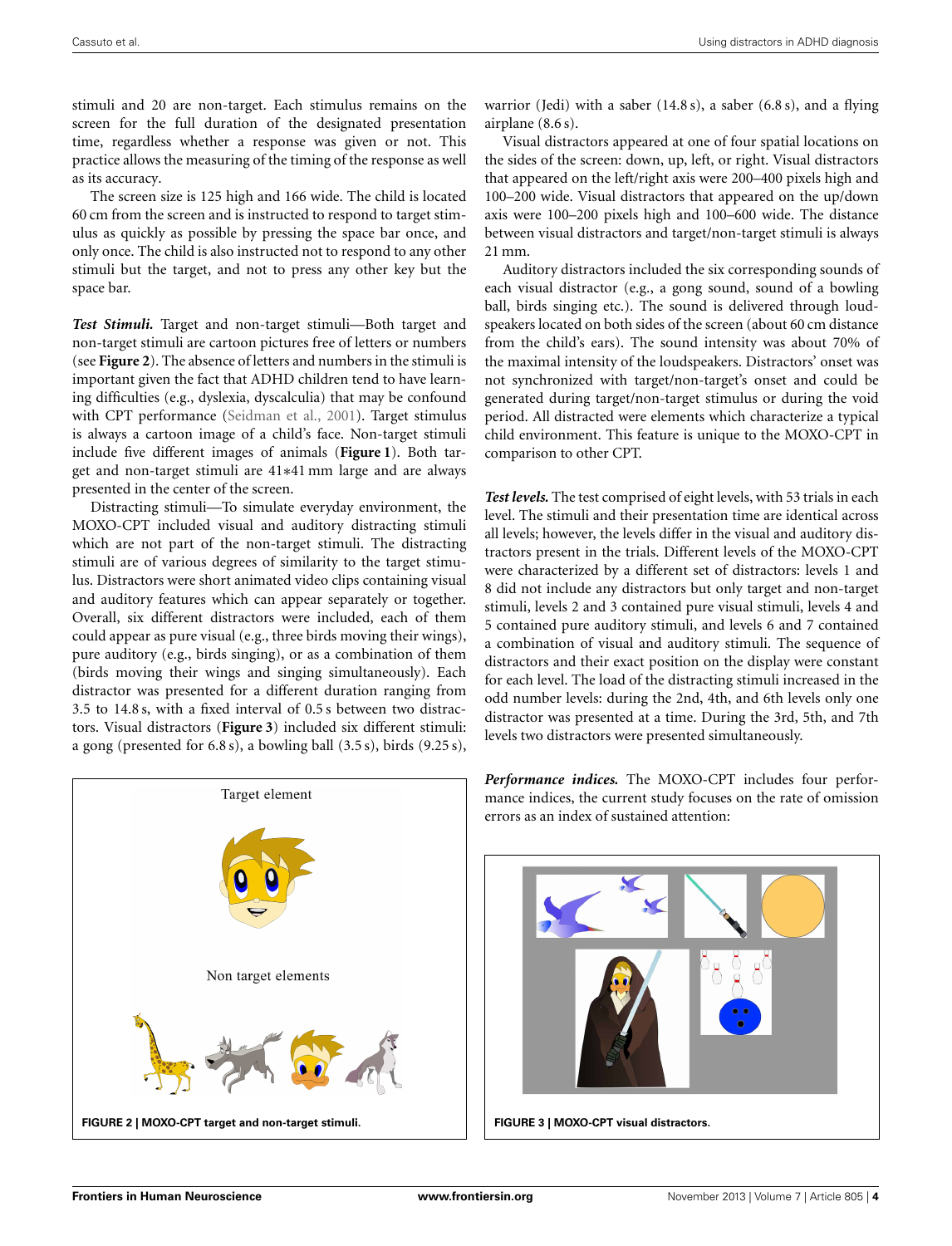**Attention**: the number of correct responses (pressing the key in response to a target stimulus), given either during the stimulus presentation on the screen or during the following void period. The difference between the total number of the target stimuli and the number of correct responses produced the number of omission errors.

**Timing**: the number of correct given only while the target stimulus was still presented on the screen.

**Impulsivity**: the number of commission errors (responses to a non-target stimulus).

**Hyperactivity**: the number of all types of commission responses that are not coded as impulsive responses (e.g., multiple responses- pressing the keyboard's space bar more than once to target or non-target, random key pressing—pressing other keyboard button than the space bar). For more detailed description of performance indices see Appendix.

In this research we focused mainly on the index of omission errors. This index measures the number of times the child did not respond to target stimuli either during the stimulus presentation or during the void time. Hence, it can be regarded as a pure measure of difficulty in sustained attention which is not dependent on response speed.

#### **PROCEDURE**

The MOXO-CPT was administered by a technician who made sure that the child understood the instructions. The technician was present throughout the entire session. The examination room was clear of other distractors. All children (including the ADHD group) were drug naïve while performing the test.

#### **DATA ANALYSES**

All analyses were carried out using the SAS software for Windows version 9.2. First, Chi-square analysis and *t*-test for unpaired samples were used to examine group differences in background variables. Second, effects of background variables, ADHD, and test level on omission errors were examined through a Linear Repeated Measures model with Tukey's correction for multiple comparisons. Omission errors were the dependent variable, whereas age, gender, group, level were the independent variables.

#### *In addition, level* **∗** *group interaction was calculated*

Between and within group effects were measured in every CPT condition (no distractors, visual distractors, auditory distractors, and a combination of visual and auditory distractors). For this purpose, every two identical levels were combined: levels 1 and 8 (no distractors), levels 2 and 3 (visual distractors) levels 4 and 5 (auditory distractors), and levels 6 and 7 (combination of visual and auditory distractors).

#### **RESULTS**

## **BACKGROUND VARIABLES**

The two groups did not differ in age  $[t_{(661)} = -0.81, p = 0.42]$ but the percentage of boys in the ADHD group (68%,  $N = 235$ ) was significantly higher than in the control group (54%,  $N =$ 172)  $[\chi^2(1, N = 663) = 13.15, p < 0.001]$ . However, when the effect of gender on omission errors was examined using a Linear Repeated Measures model, gender did not have a significant effect  $[F_{(1, 659)} = 1.05, p = 0.31].$ 

## **EFFECTS OF DISTRACTORS ON OMISSION ERRORS IN ADHD AND NON-ADHD CHILDREN**

In order to study the added value of the incorporation of distractors in the CPT for a better differentiation between AHDH and controls a linear repeated measures model with Tukey's correction for multiple comparisons was conducted.

This model included (a) between groups analysis of the differences in the rate of omission errors between ADHD and non-ADHD children, and (b) within-group analysis of the differences in omission errors between no distractors conditions and the three conditions which contained distractors (visual, auditory, and a combination of them).

First, analyses showed that while gender was not associated with CPT performance, age had a significant effect on it  $[F_{(1, 659)} = 97.59, p < 0.001].$ 

When controlling for age and gender, group affiliation had a significant effect on the rate of omission errors  $[F(1, 659)]$ 92.59,  $p < 0.001$ ]. As can be seen in **[Table 1](#page-5-0)**, ADHD children demonstrated higher rate of errors than non-ADHD children in all CPT conditions (no distractors, visual distractors, auditory distractors, and a combination of visual and auditory distractors). Most importantly, group ∗ level interaction revealed that the differences between the two groups varied as a function of the task demands  $[F_{(3, 659)} = 15.55, p < 0.001]$ . Withingroups analysis indicated that for the ADHD group, omission errors were significantly higher in all distractors conditions compared to no-distractors. However, in the control group, only combined distractors resulted in an increase in omission errors (**[Table 2](#page-5-1)**).

## **DISCUSSION**

This study investigated the effects of environmental distractors on sustained attention of ADHD and non-ADHD children. Results showed that while ADHD children were negatively impacted by all types of distractors (visual, auditory, and a combination of them) non-ADHD children were affected only by the combination of visual and auditory stimuli. This finding confirms the sensitivity of ADHD children to environmental distracting stimuli and is consistent with other studies demonstrating higher distractibility of ADHD children in a variety of cognitive tasks [\(Adams et al.](#page-6-2), [2011;](#page-6-2) [Pelham et al., 2011](#page-7-14)).

It is known that a variety of visual and auditory stimuli exists in the everyday environment of ADHD children and that problematic behavior first appear in the presence of such stimuli. Thus, our results support the idea that ADHD is indeed marked by high distractibility and that children with ADHD have difficulties to sustain attention in the presence of irrelevant environmental stimuli. These findings are in line with other studies that demonstrated higher distractibility of ADHD children during [CPT and non-CPT tasks](#page-7-24) [\(Gumenyuk et al.](#page-7-33)[,](#page-7-24) [2005](#page-7-33)[;](#page-7-24) Parsons et al.[, 2007;](#page-7-24) [Adams et al.](#page-6-2)[,](#page-7-24) [2011](#page-6-2)[;](#page-7-24) [Pelham et al.](#page-7-14)[,](#page-7-24) [2011](#page-7-14)[\).](#page-7-24) Parsons et al. [\(2007\)](#page-7-24), who used a virtual reality technology to simulate everyday distractibility in ADHD, have shown that during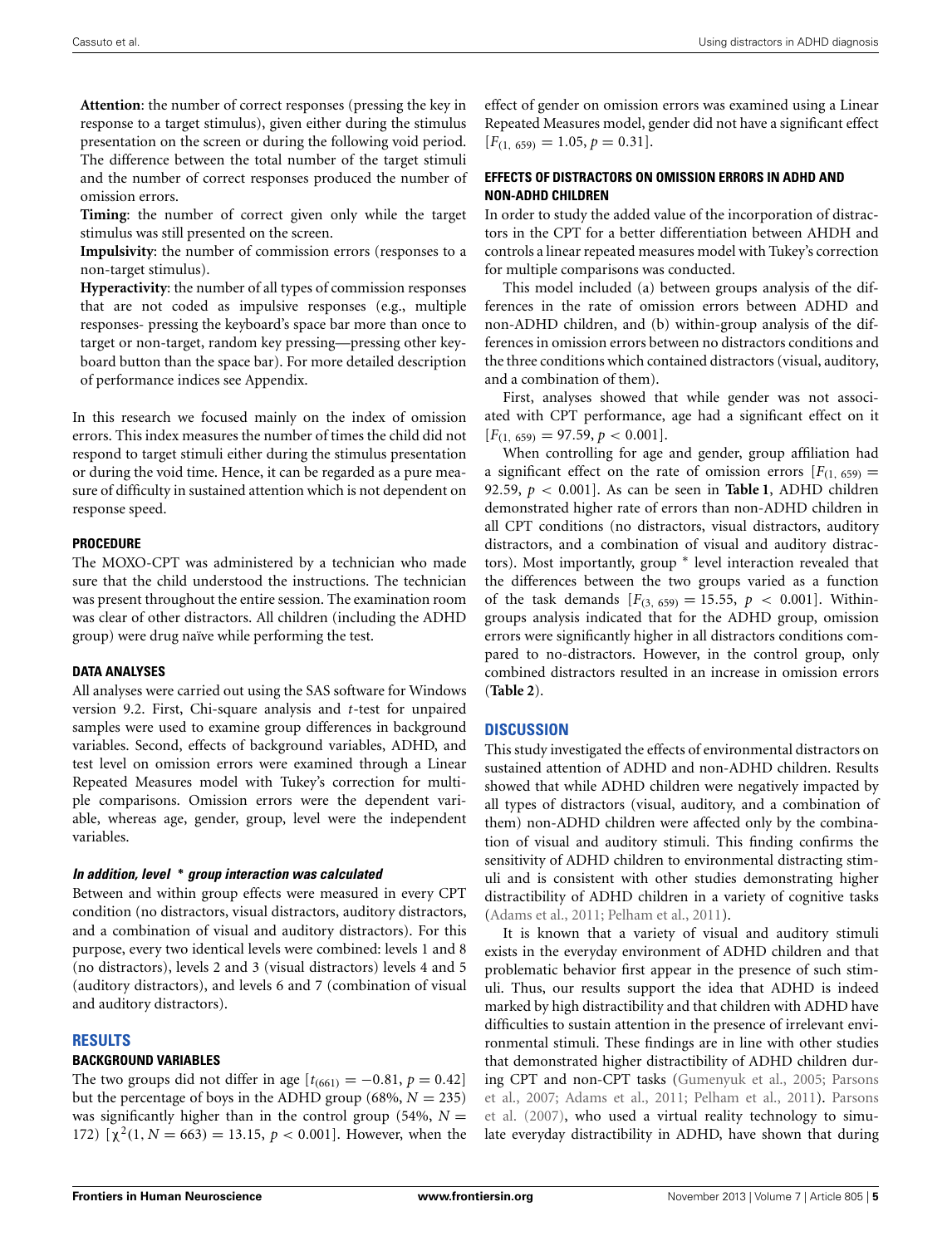| Level's<br>number | <b>Distractors type</b> | $ADHD (N = 345)$<br><b>Omission errors</b> |      | Control $(N = 318)$    |      | Difference t (659) |
|-------------------|-------------------------|--------------------------------------------|------|------------------------|------|--------------------|
|                   |                         |                                            |      | <b>Omission errors</b> |      |                    |
|                   |                         | М                                          | SD   | М                      | SD   |                    |
|                   | Base line               | 1.80                                       | 2.57 | 0.80                   | 1.30 | 6.18, $p < 0.001$  |
| 2                 | Visual <sup>a</sup>     | 3.21                                       | 3.38 | 1.19                   | 1.32 | 10.53, $p < 0.001$ |
| 3                 | Visualb                 | 2.73                                       | 3.09 | 1.18                   | 1.42 | 8.46, $p < 0.001$  |
| 4                 | Auditory <sup>a</sup>   | 2.50                                       | 3.21 | 0.95                   | 1.25 | 8.26, $p < 0.001$  |
| 5                 | Auditoryb               | 2.74                                       | 3.86 | 0.97                   | 1.39 | 7.84, $p < 0.001$  |
| 6                 | Combined <sup>a</sup>   | 3.52                                       | 3.90 | 1.58                   | 1.64 | 8.50, $p < 0.001$  |
| 7                 | Combined <sup>b</sup>   | 3.45                                       | 4.17 | 1.75                   | 2.17 | 6.57, $p < 0.001$  |
| 8                 | No distractors          | 2.26                                       | 3.19 | 1.21                   | 1.95 | 5.01, $p < 0.001$  |

#### <span id="page-5-0"></span>**Table 1 | Differences in Omission errors between ADHD and non-ADHD Children.**

*aLow distractibility; bHigh distractibility; M, mean; SD, standard deviation.*

<span id="page-5-1"></span>

| Table 2   Level differences in Omission errors within each study group. |  |  |
|-------------------------------------------------------------------------|--|--|
|-------------------------------------------------------------------------|--|--|

| Level's<br>number | <b>Distractors type</b> | $ADHD (N = 345)$       |      |                                            | Control ( $N = 318$ )  |                   |                                            |  |
|-------------------|-------------------------|------------------------|------|--------------------------------------------|------------------------|-------------------|--------------------------------------------|--|
|                   |                         | <b>Omission errors</b> |      | Difference from baseline level $t_{(659)}$ | <b>Omission errors</b> |                   | Difference from baseline level $t_{(659)}$ |  |
|                   |                         | М                      | SD   |                                            | М                      | SD                |                                            |  |
|                   | Base line               | 1.80                   | 2.57 |                                            | 0.80                   | 1.30 <sub>2</sub> |                                            |  |
| 2                 | Visual <sup>a</sup>     | 3.21                   | 3.38 | $-12.51, p < 0.001$                        | 1.19                   | 1.32              | $-3.27, p = 0.08$                          |  |
| 3                 | Visual <sup>b</sup>     | 2.73                   | 3.09 | $-8.46, p < 0.001$                         | 1.18                   | 1.42              | $-3.31, p = 0.07$                          |  |
| $\overline{4}$    | Auditory <sup>a</sup>   | 2.50                   | 3.21 | $-6.04, p < 0.001$                         | 0.95                   | 1.25              | $-1.23, p = 0.99$                          |  |
| 5                 | Auditory <sup>b</sup>   | 2.74                   | 3.86 | $-6.63, p < 0.001$                         | 0.97                   | 1.39              | $-1.11, p = 0.99$                          |  |
| 6                 | Combined <sup>a</sup>   | 3.52                   | 3.90 | $-12.09, p < 0.001$                        | 1.58                   | 1.64              | $-5.20, p < 0.001$                         |  |
|                   | Combined <sup>b</sup>   | 3.45                   | 4.17 | $-10.06, p < 0.001$                        | 1.75                   | 2.17              | $-5.53, p < 0.001$                         |  |
| 8                 | No distractors          | 2.26                   | 3.19 | $-3.45, p = 0.05$                          | 1.21                   | 1.95              | $-2.94, p = 0.20$                          |  |

<sup>a</sup> Low distractibility; <sup>b</sup> High distractibility; M, mean; SD, standard deviation.

distracting conditions, ADHD children were more hyperactive and produced more omission errors on the Conners' CPT-II as [compared to non-ADHD children. Likewise,](#page-7-33) Gumenyuk et al. [\(2005\)](#page-7-33) shown that when a novel sound appeared during a visual discrimination task, ADHD children showed higher rate of omission responses and different patterns of eventrelated potentials (ERP) (smaller amplitude over the frontocentral left-hemisphere during the early phase of P3a and a larger amplitude during its late phase compared to controls). These findings were attributed to the deficient control of involuntary attention in ADHD children that may underlie their abnormal distractibility.

On the other hand, our findings are inconsistent with other studies which indicated that auditory and visual distractors did not impair cognitive performance of ADHD children or even impr[oved it](#page-8-10) [\(Abikoff et al., 1996](#page-6-5)[;](#page-8-10) [Uno et al.](#page-8-7)[,](#page-8-10) [2006](#page-8-7)[;](#page-8-10) Söderlund et al[.,](#page-8-7) [2007](#page-8-10)[;](#page-8-7) [Van Mourik et al., 2007](#page-8-8)[;](#page-8-7) [Pelham et al.](#page-7-14)[,](#page-8-7) [2011](#page-7-14)[\).](#page-8-7) Uno et al. [\(2006\)](#page-8-7) who specifically tested the effect of auditory noise on CPT performance, found that ADHD children produced fewer omission errors in the presence of auditory noise than in the

no-noise condition. Similarly, [Van Mourik et al.](#page-8-8) [\(2007](#page-8-8)) found that the occurrence of an irrelevant, novel sound prior to a visual stimulus decreased the rate of omission errors in ADHD children relatively to no-sound conditions. The positive effect of distracting auditory stimuli on the cognitive performance of ADHD patients is usually attributed to the increased arousal provoked by a novel signal [\(Uno et al.](#page-8-7), [2006](#page-8-7); [Van Mourik et al.](#page-8-8), [2007\)](#page-8-8). It is possible that distractors in the MOXO-CPT failed to improve attention in ADHD children because of the little information they conv[eyed for the participant. It has been suggested \(](#page-7-34)Parmentier et al., [2010](#page-7-34)) that the degree to which a novel, unexpected auditory sound may optimize performance depends on the amount of information it conveys. When a novel sound predicts another relevant stimulus, the system can take advantage of the auditory distractors to improve its functioning. In contrast to other CPT tasks (e.g., [Uno et al.](#page-8-7), [2006](#page-8-7); [Van Mourik et al.](#page-8-8), [2007](#page-8-8)), distractors in the MOXO-CPT did not precede the target or were generated simultaneously with it, but rather were unsynchronized with it. This fact may lower the extent to which the sound included information necessary to optimize performance and may explain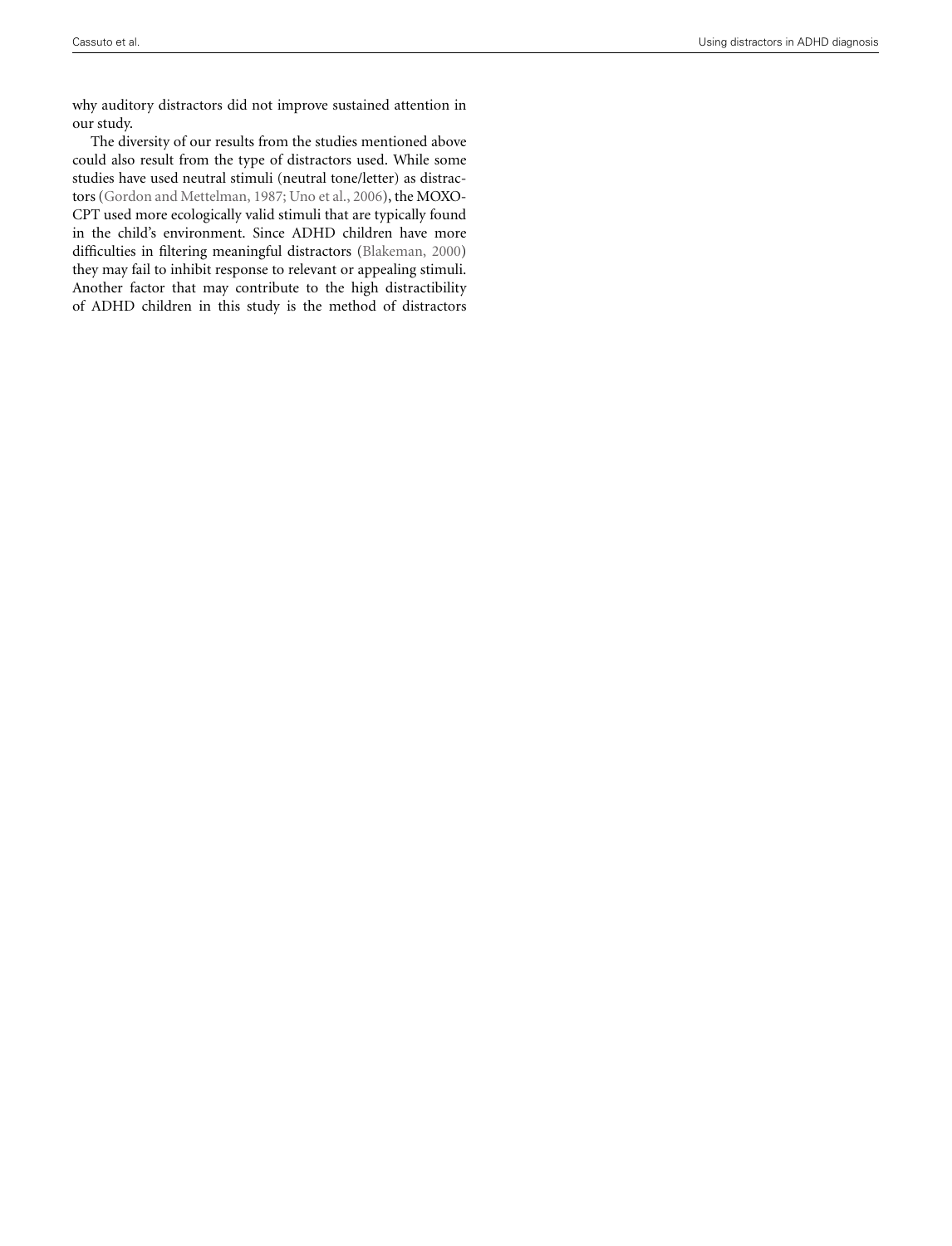- <span id="page-7-0"></span>American Psychiatric Association. (2013). *Diagnostic and Statistical Manual of Mental Disorders (DSM-5)*. 5th Edn. Washington, DC: American Psychiatric Association.
- <span id="page-7-12"></span>Barkley, R. A. (1991). The ecological validity of laboratory and analogue assessment methods of ADHD symptoms. *J. Abnorm. Child Psychol.* 19, 149–178. doi: 10.1007/BF00909976
- <span id="page-7-2"></span>Berger, I. (2011). Diagnosis of attention deficit hyperactivity disorder: much ado about something. *Isr. Med. Assoc. J*. 13, 571–574.
- <span id="page-7-31"></span>Berger, I., and Goldzweig, G. (2010). Objective measures of attentiondeficit/hyperactivity disorder—a pilot study. *Isrl. Med. Assoc*. J12, 531–535.
- <span id="page-7-21"></span>Blakeman, R. S. (2000). ADHD and distractibility: the role of distractor appeal. *Diss. Abstr. Int. B. Sci. Eng*. 61, 517.
- <span id="page-7-26"></span>Botvinick, M. M., Nystrom, L., Fissell, K., Carter, C. S., and Cohen, J. D. (1999). Conflict monitoring vs. selection-for-action in anterior cingulate cortex. *Nature* 402, 179–181. doi: 10.1038/46035
- <span id="page-7-20"></span>Christensen, K. M., and Joschko, M. (2001). Construct validity of the continuous attention test for children. *Clin. Neuropsychol.* 15, 203–209. doi: 10.1076/clin.15.2.203.1899
- <span id="page-7-6"></span>Cornblatt, B., Risch, N. J., Faris, G., Friedman, D., and Erlenmeyer-Kimling, L. (1988). The Continuous Performance Test, Identical Pairs version (CPT-IP): i. New findings about sustained attention in normal families. *Psychiatry Res*. 29, 65–68. doi: 10.1016/0165-178190076-5
- <span id="page-7-16"></span>DuPaul, G. J., Anastopoulos, A. D., Shelton, T. L., Guevremont, D. C., and Metevia, L. (1992). Multimethod assessment of attention deficit hyperactivity disorder: the diagnostic utility of clinic-based tests. *J. Clin. Child Psychol*. 21, 394–402.doi: 10.1207/s15374424jccp2104\_10
- <span id="page-7-32"></span>DuPaul, G. J., Power, J. D., Anastopouls, A. A., and Reid, R. (1998). *ADHD Rating Scale-IV: Checklists, Norms and Clinical Interpretation*. New York, NY: The Guilford Press.
- <span id="page-7-7"></span>Edwards, M. C., Gardner, E. S., Chelonis, J. J., Schulz, E. G., Flake, R. A., and Diaz, P. F. (2007). Estimates of the validity and utility of the Conner's CPT in the assessment of inattentive and/or hyperactive impulsive behaviors in children. *J. Abnorm. Child Psychol.* 35, 393–404. doi: 10.1007/s10802-007-9098-3
- Erdodi, L. A., and Lajiness-O'Neill, R. (2013). Time-related changes in Conners' CPT-II ccores: a replication study. *Appl. Neuropsychol. Adult* 0, 1–8. doi: 10.1080/09084282.2012.724036
- Erdodi, L. A., Lajiness-O'Neill, R., and Saules, K. K. (2010). Order of Conners' CPT-II administration within a cognitive test battery influences ADHD indices. *J. Atten. Disord.* 14, 43–51. doi: 10.1177/1087054709347199
- Gau, S., Lin, Y., Shang, C., Liu, S., Chiu, Y., and Soong, W. (2010). Emotional/ behavioral problems and functional impairment in clinic and community-based children with attention-deficit/hyperactivity disorder in Taiwan. *J. Abnorm. Child Psychol*. 38, 521–532. doi: 10.1007/s10802-009-9381-6
- <span id="page-7-28"></span>Gentilini, N., Nichelli, P., and Schoenhuber, R. (1989). "Assessment of attention in mild head injury," in *Mild Head Injury*, eds H. S. Levin, H. M. Elsenberg, and A. L. Benton (New York, NY: Oxford University Press), 163–175.
- <span id="page-7-11"></span>Godijn, R., and Theeuwes, J. (2003). "The relationship between exogenous and endogenous saccades and attention," in *The Mind's Eye: Cognitive and Applied Aspects of Eye Movement Research*, eds J. Hyona, R. Radach, and H. Deubel (New York, NY: Elsevier), 3–26.
- <span id="page-7-18"></span>Gordon, M., and Mettelman, B. B. (1987). *Technical guide to the Gordon Diagnostic System*. Syracuse, NY: Gordon Systems.
- <span id="page-7-10"></span>Greenberg, M., and Waldman, I. (1993). Developmental normative data on The Test of Variables of Attention (T.O.V.A™). *J. Child. Psychol. Psychiatry* 34, 1019–1030. doi: 10.1111/j.1469-7610.1993.tb01105.x
- <span id="page-7-30"></span>Gronwall, D. (1989). "Cumulative and persisting effects of concussion on attention and cognition," in *Mild Head Injury*, eds H. S. Levin, H. M. Elsenberg, and A. L. Benton (New York, NY: Oxford University Press), 153–162.
- <span id="page-7-33"></span>Gumenyuk, V., Korzyukov, O., Escera, C., Hämäläinen, M., Huotilainen, M., Häyrinen, T., et al. (2005). Electrophysiological evidence of enhanced distractibility in ADHD children. *Neurosci. Lett.* 374, 212–217. doi: 10.1016/j.neulet.2004.10.081
- <span id="page-7-15"></span>Gutiérrez-Maldonado, J., Letosa-Porta, A., Rus-Calafell, M., and Peñaloza-Salazar, C. (2009). The assessment of Attention Deficit Hyperactivity Disorder in children using continuous performance tasks in virtual environments. *Anuario de Psicología* 40, 211–222.
- Huang-Pollock, C. L., Karalunas, S. L., Tam, H., and Moore, A. N. (2012). Evaluating vigilance deficits in ADHD: a meta-analysis of CPT performance. *J. Abnorm. Psychol.* 121, 360–371. doi: 10.1037/a0027205
- <span id="page-7-9"></span>Kelip, J. G., Herrera, J., Stritzke, P., and Cornblatt, B. A. (1997). The continuous performancetest, identical pairs version (CPT-IP). III. Brain functioning during performance of numbers and shapes subtasks. *Psychiatry Res.* 74, 35–45. doi: 10.1016/S0925-492702881-8
- <span id="page-7-19"></span>Kurtz, M. M., Ragland, J. D., Bilker, W., Gur, R. C., and Gur, R. E. (2001). Comparison of the continuous performance test with and without working memory demands in healthy controls and patients with schizophrenia. *Schizophr. Res*. 48, 307–316. doi: 10.1016/S0920-996400060-8
- Lee, D. O., and Ousley, O. Y. (2006). Attention-deficit hyperactivity disorder symptoms in a clinic sample of children and adolescents with pervasive developmental disorders. *J. Child Adolesc. Psychopharmacol*. 16, 737–746. doi: 10.1089/cap.2006.16.737
- <span id="page-7-22"></span>López-Martín, S., Albert, J., Fernández-Jaén, A., and Carretié, L. (2013). Emotional distraction in boys with ADHD: neural and behavioral correlates. *Brain Cogn*. 83, 10–20. doi: 10.1016/j.bandc.2013.06.004
- <span id="page-7-17"></span>Martin, C. K., Coulon, S. M., Markward, N., Greenway, F. L., and Anton, S. D. (2009). Association between energy intake and viewing television, distractibility, and memory for advertisements. *Am. J. Clin. Nutr*. 89, 37–44. doi: 10.3945/ajcn.2008.26310
- McGee, R., Brodeur, D., Symons, D., Andrade, B., and Fahie, C. (2004). Time perception: does it distinguish ADHD and RD children in a clinical sample. *J. Abnorm. Child* 32, 491–490. doi: 10.1023/B:JACP.0000037778.61929.1b
- <span id="page-7-8"></span>McGee, R. A., Clark, S. E., and Symons, D. K. (2000). Does the conners' continuous performance test aid in ADHD diagnosis? *J. Abnorm. Child Psychol.* 28, 415–442. doi: 10.1023/A:1005127504982
- <span id="page-7-35"></span>National institute of mental health. (2012). *Attention Deficit Hyperactivity Disorder*. Available online at: http://www.nimh.nih.gov/health/publications/attentiondeficit-hyperactivity-disorder/complete-index.shtml.
- <span id="page-7-25"></span>Oltmanns, T. F., and Neale, J. M. (1975). Schizophrenic performance when distractors are present. Attentional deficit or differential task difficulty? *J. Abnorm. Psychol*. 84. 205–209. doi: 10.1037/h0076721
- <span id="page-7-27"></span>Ophir, E., Nass, C., and Wagner, A. D. (2009). Cognitive control in media multitaskers. *Proc. Natl. Acad. Sci*. 106. 15583–15587. doi: 10.1073/pnas.09036 20106
- <span id="page-7-29"></span>Parasuraman, R., Mutter, S. A., and Malloy, R. (1991). Sustained attention following mild closed head injury. *J. Clin. Exp. Neuropsychol.* 13, 789–811. doi: 10.1080/01688639108401090
- <span id="page-7-34"></span>Parmentier, F. B. R., Elsley, J. V., and Ljungberg, J. K. (2010). Behavioral distraction by auditory novelty is not only about novelty: the role of the distractor's informational value. *Cognition* 115, 504–511. doi: 10.1016/j.cognition. 2010.03.002
- <span id="page-7-24"></span>Parsons, T. D., Bowerly, T., Buckwalter, J. G., and Rizzo, A. A. (2007). A controlled clinical comparison of attention performance in children with ADHD in a virtualreality classroom compared to standard neuropsychological methods. *Child Neuropsychol*. 13, 363–381. doi: 10.1080/13825580600943473
- <span id="page-7-14"></span>Pelham, W. E., Waschbusch, D. A., Hoza, B., Gnagy, E. M., Greiner, A. R., Sams, S. E., et al. (2011). Music and video as distractors for boys with ADHD in the classroom: comparison with controls, individual differences, and medication effects. *J. Abnorm. Child Psychol*. 39. 1085–1098. doi: 10.1007/s10802-011- 9529-z
- <span id="page-7-1"></span>Rader, R., McCauley, L., and Callen, E. C. (2009). Current strategies in the diagnosis andtreatment of childhood attention-deficit/hyperactivity disorder. *Am. Fam. Physician.* 79, 657–665.
- <span id="page-7-13"></span>Rapport, M. D., Chung, K. M., Shore, G., Denney, C. B., and Isaacs, P. (2000). Upgrading the science and technology of assessment and diagnosis: laboratory and clinic-based assessment of children with adhd. *J. Clin. Child Psychol*. 29, 555–568. doi: 10.1207/S15374424JCCP2904\_8
- <span id="page-7-23"></span>Rizzo, A., Bowerly, T., Buckwalter, J., Klimchuk, D., Mitura, R., and Parsons, T. A. (2006). Virtual reality scenario for all seasons: the virtual classroom. *CNS Spectr.* 11, 35–44.
- <span id="page-7-4"></span>Rosvold, H. E., Mirsky, A. F., Sarason, I., Bransome, E. D. Jr., and Beck, L. H. (1956). A continuous performance test of brain damage. *J. Consult. Psychol.* 20, 343–350. doi: 10.1037/h0043220
- <span id="page-7-3"></span>Rousseau, C., Measham, T., and Bathiche-Suidan, M. (2008). DSM IV, culture, and child psychiatry. *J. Can. Acad. Child Adolesc. Psychiatry* 17, 69–75.
- <span id="page-7-5"></span>Rutschmann, J., Cornblatt, B., and Erlenmeyer-Kimling, L. (1977). Sustained attention in children at risk for schizophrenia. Report on a continuous performance test. *Arch. Gen. Psychiatry* 34, 571–575. doi: 10.1001/archpsyc.1977.01770170081007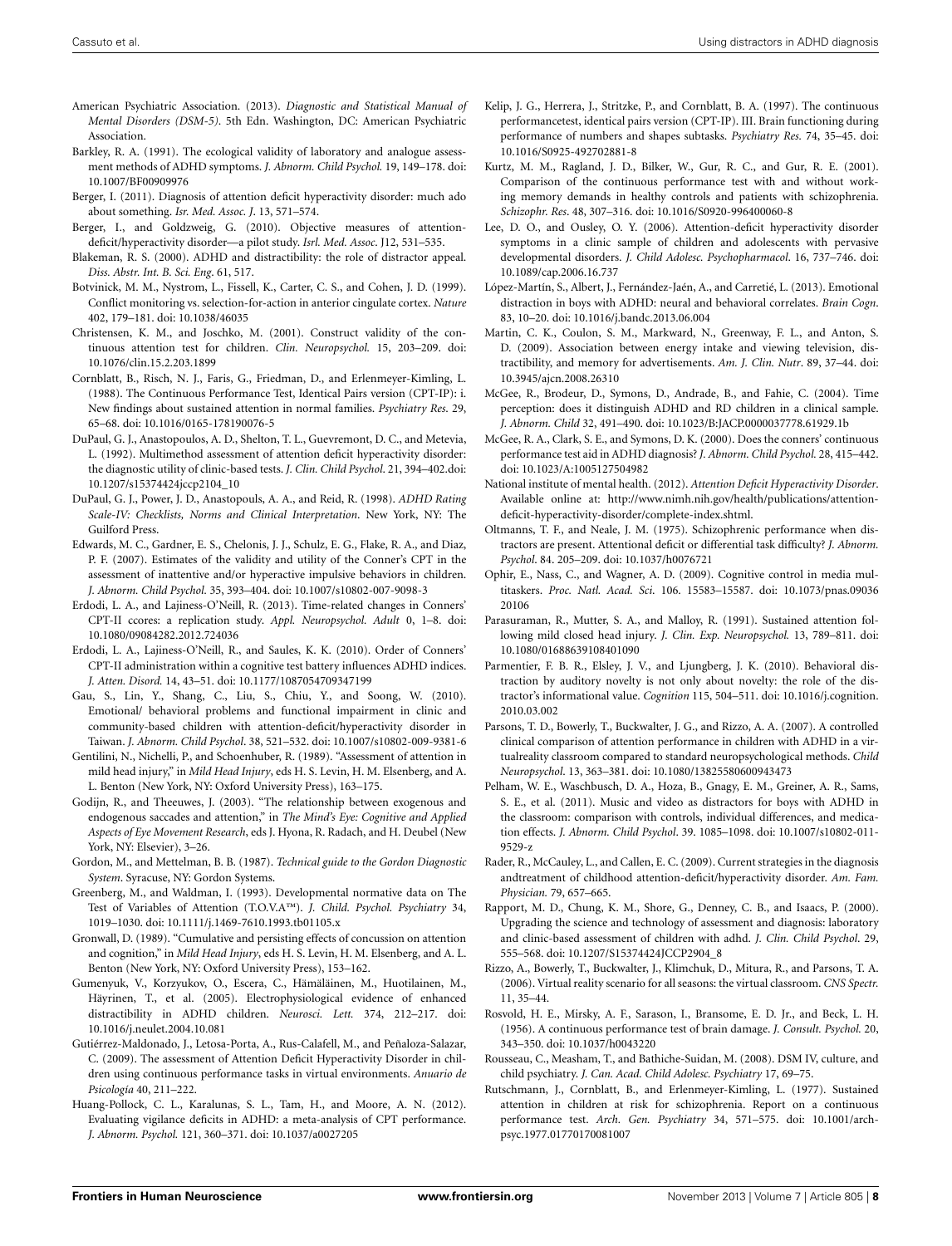<span id="page-8-3"></span>Sansone, R. A., and Sansone, L. A. (2011). Faking attention deficit hyperactivity disorder. *Innov. Clin. Neurosci*. 8, 10–13.

- <span id="page-8-0"></span>Schonwald, A., and Lechner, E. (2006). Attention deficit/hyperactivity disorder: complexities and controversies. *Curr. Opin. Pediatr*. 18, 189–195. doi: 10.1097/01.mop.0000193302.70882.70
- <span id="page-8-9"></span>Seidman, L. J., Biederman, J., Monuteaux, M., Doyle, A. E., and Faraone, S. V. (2001). Learning disabilities and executive dysfunction in boys with attention deficit hyperactivity disorder. *Neuropsychology* 15, 544–556. doi: 10.1037//0894- 4105.15.4.544
- <span id="page-8-5"></span>Shalev, L., Ben-Simon, A., Mevorach, C., Cohen, Y., and Tsal, Y. (2011). Conjunctive Continuous Performance Task (CCPT)–a pure measure of sustained attention. *Neuropsychologia* 49, 2584–2591. doi: 10.1016/j.neuropsychologia.2011. 05.006
- <span id="page-8-4"></span>Skounti, M., Philalithis, A., and Galanakis, E. (2007). Variations in prevalence of attention deficit hyperactivity disorder worldwide. *Eur. J. Pediatr*. 166, 117–123. doi: 10.1007/s00431-006-0299-5
- <span id="page-8-10"></span>Söderlund, G., Sikström, S., and Smart, A. (2007). Listen to the noise: noise is beneficial for cognitive performance in ADHD. *J. Child Psychol. Psychiatry* 48, 840–847. doi: 10.1111/j.1469-7610. 2007.01749.x
- <span id="page-8-2"></span>Sollman, M. J., Ranseen, J. D., and Berry, D. T. (2010). Detection of feigned ADHD in college students. *Psychol. Assess.* 22, 325–335. doi: 10.1037/a0 018857
- <span id="page-8-7"></span>Uno, M., Abe, J., Sawai, C., Sakaue, Y., Nishitani, A., Yasuda, Y., et al. (2006). Effect of additional auditory and visual stimuli on continuous performance test (noise-generated CPT) in AD/HD children—usefulness of noise-generated CPT. *Brain Dev.* 28, 162–169. doi: 10.1016/j.braindev.2005. 06.007
- <span id="page-8-8"></span>van Mourik, R., Oosterlaan, J., Heslenfeld, D. J., Konig, C. E., and Sergeant, J. A. (2007). When distraction is not distracting: a behavioral and ERP study on distraction in ADHD. *Clin. Neurophysiol*. 118, 1855–1865. doi: 10.1016/j.clinph.2007.05.007
- <span id="page-8-6"></span>Weis, R., and Totten, S. J. (2004). Ecological validity of the Conners' Continuous Performance Test II in a school-based sample. *J. Psychoeduc. Assess.* 22, 47–61. doi: 10.1177/073428290402200104
- <span id="page-8-1"></span>Wolraich, M., Brown, L., Brown, R. T., DuPaul, G., Earls, M., Feldman, H. M., et al. (2011). Subcommittee on attention-deficit/hyperactivity disorder; steering committee on quality improvement and management, adolescents. *Pediatrics* 128, 1007–1022. doi: 10.1542/peds.2011-2654

**Conflict of Interest Statement:** Itai Berger serves in the scientific advisory board to Neuro-Tech Solutions Ltd. Anat Ben-Simon and Hanoch Cassuto declared no potential conflicts of interest with respect to this article.

*Received: 03 September 2013; accepted: 06 November 2013; published online: 22 November 2013.*

*Citation: Cassuto H, Ben-Simon A and Berger I (2013) Using environmental distractors in the diagnosis of ADHD. Front. Hum. Neurosci. 7:805. doi: [10.3389/fnhum.](http://dx.doi.org/10.3389/fnhum.2013.00805) [2013.00805](http://dx.doi.org/10.3389/fnhum.2013.00805)*

*This article was submitted to the journal Frontiers in Human Neuroscience.*

*Copyright © 2013 Cassuto, Ben-Simon and Berger. This is an open-access article distributed under the terms of the [Creative Commons Attribution License \(CC BY\).](http://creativecommons.org/licenses/by/3.0/) The use, distribution or reproduction in other forums is permitted, provided the original author(s) or licensor are credited and that the original publication in this journal is cited, in accordance with accepted academic practice. No use, distribution or reproduction is permitted which does not comply with these terms.*